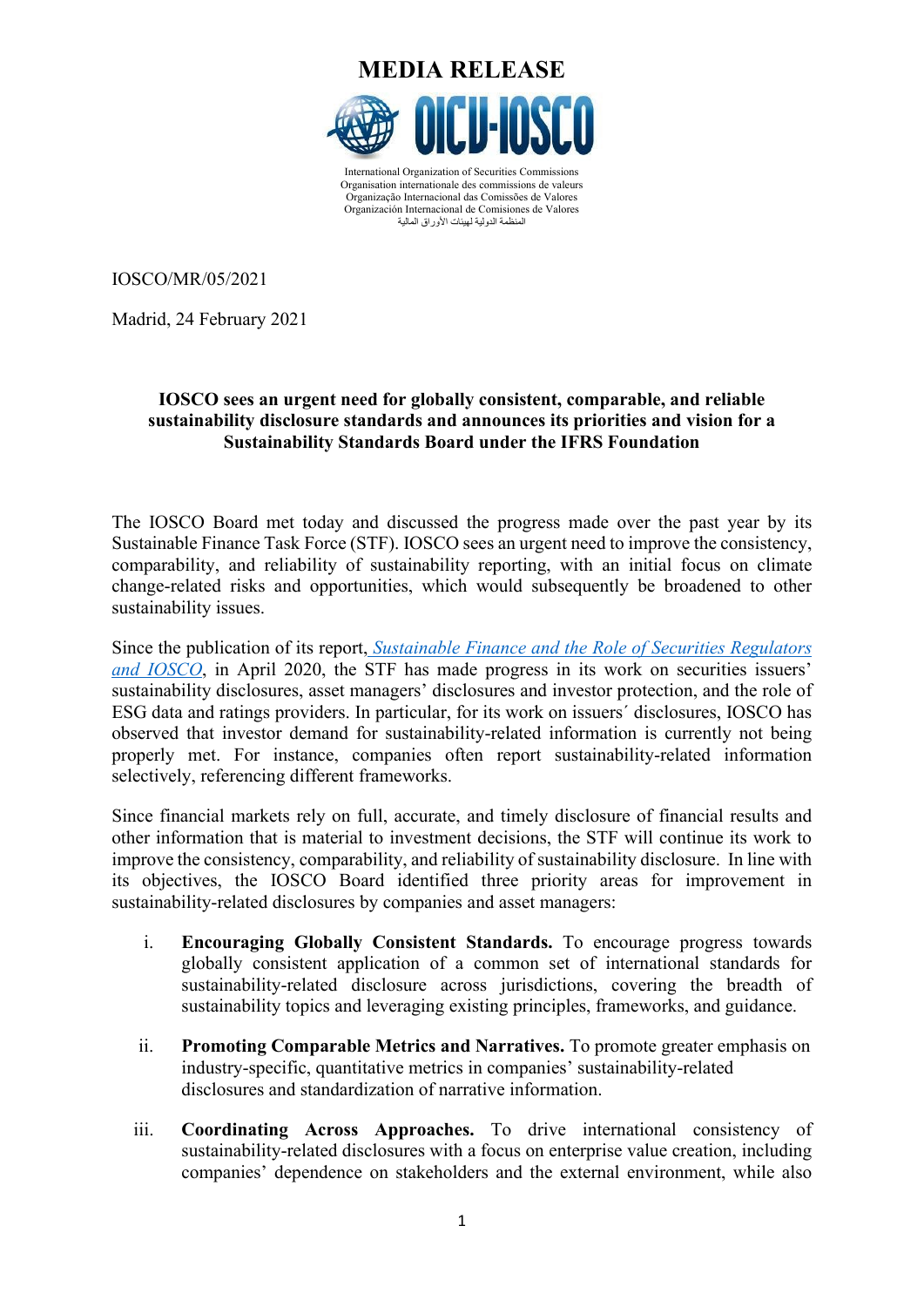

supporting mechanisms to coordinate investors' information needs on wider sustainability impacts – and (i) to promote closer integration of those two aspects with reporting under current accounting standards frameworks and (ii) facilitate independent assurance of companies' disclosures.

To this end, the IOSCO Board is committed to working with the IFRS Foundation Trustees and other stakeholders to advance these priorities. IOSCO's engagement with the Trustees will focus on the following objectives:

# i. **Establishing an SSB with a Strong Governance Foundation**

IOSCO welcomes the *[announcement](https://www.ifrs.org/news-and-events/2021/02/trustees-announce-next-steps-in-response-to-broad-demand-for-global-sustainability-standards/)* by the Trustees of the IFRS Foundation on 2 February 2021 signalling the next phase of their work towards establishing a Sustainability Standards Board (SSB) under the IFRS Foundation structure. The Trustees noted the "growing and the urgent demand to improve the global consistency and comparability in sustainability reporting" and reported that they received clear feedback that the IFRS Foundation should play a role in this area. IOSCO looks forward to engaging with the Trustees as they develop a proposal over the coming months.

IOSCO will work with the IFRS Foundation Trustees as they develop a plan for the establishment of an SSB, to sit alongside the International Accounting Standards Board (IASB) under the existing governance structure, with a view to delivering an effective system architecture for setting sustainability disclosure standards that could:

- a. command sufficient market acceptance to serve as baseline for consistent and comparable approaches to mandatory sustainability-related disclosures across jurisdictions;
- b. be compatible with existing accounting reporting standards and promote good governance of sustainability-related disclosures among preparers; and
- c. form the basis for the development of an audit and assurance framework.

IOSCO looks forward to assessing the final proposals by the Trustees of the IFRS Foundation, particularly since these criteria will be key factors for IOSCO's consideration of future endorsement of the proposed SSB and its standards. IOSCO, as a membership organization of the world's securities regulators, will have an essential role to play in evaluating the standards issued by the SSB for use for crossborder purposes in issuers´ sustainability-related reporting requirements, and in encouraging members and relevant authorities to consider these standards when setting sustainability-related disclosure requirements at national and regional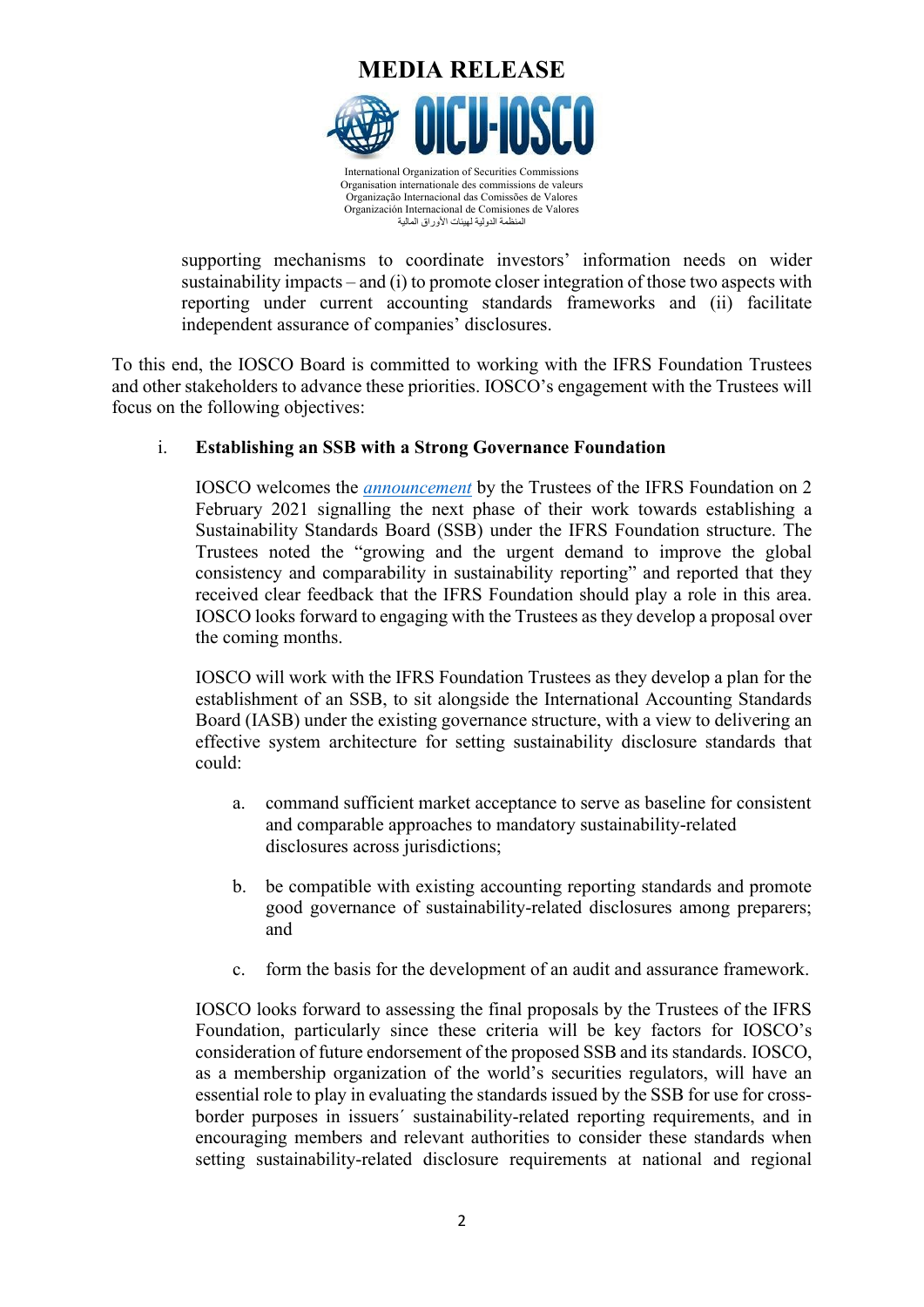

levels. IOSCO plays a similar role in the endorsement and oversight of international accounting standard-setting by the IASB.

Given IOSCO´s role in chairing the Monitoring Board of the IFRS Foundation, we are also committed to playing a leading role in monitoring the related governance arrangements.

### ii. **Building on Existing Efforts**

IOSCO encourages the SSB to leverage the content of existing sustainability-related reporting frameworks. Building on the efforts of existing sustainability reporting organizations will give the IFRS Foundation a running start in developing a common set of international standards for sustainability-related financial reporting to investors.

In addition, IOSCO welcomes the initiative of the alliance of leading sustainability reporting organisations ("the Alliance") and efforts to explore how the combination of their respective principles, frameworks, and guidance can form the basis for a future common set of international standards for sustainability-related disclosures. The Alliance published a prototype for an approach to climate-related disclosures that builds on the recommendations of the Task Force of Climate-related Financial Disclosures (TCFD) and adopted the form and structure of the IFRS Foundation's financial reporting standards.

IOSCO welcomes these efforts and encourages further consideration of this prototype as a potential basis for the SSB to develop climate-related reporting standards. More generally, IOSCO encourages the key initiatives focussed on enterprise value reporting to continue providing technical observations and recommendations that can enable a running start.

Given the urgency of the climate challenge, IOSCO supports a "climate first" approach in the near term. However, the IFRS Foundation should also move forward quickly to develop standards covering other sustainability topics, including environmental, social, and governance ("ESG") issues.

### iii. **Encouraging a "Building Blocks" Approach**

IOSCO encourages a "building blocks" approach to establishing a global sustainability reporting system. This would provide a consistent and comparable baseline of sustainability-related information that is material to enterprise value creation, while also providing flexibility for coordination on reporting requirements that capture wider sustainability impacts.

IOSCO aims to support ongoing international coordination between enterprise value-focused standards to be determined by the SSB and standards related to wider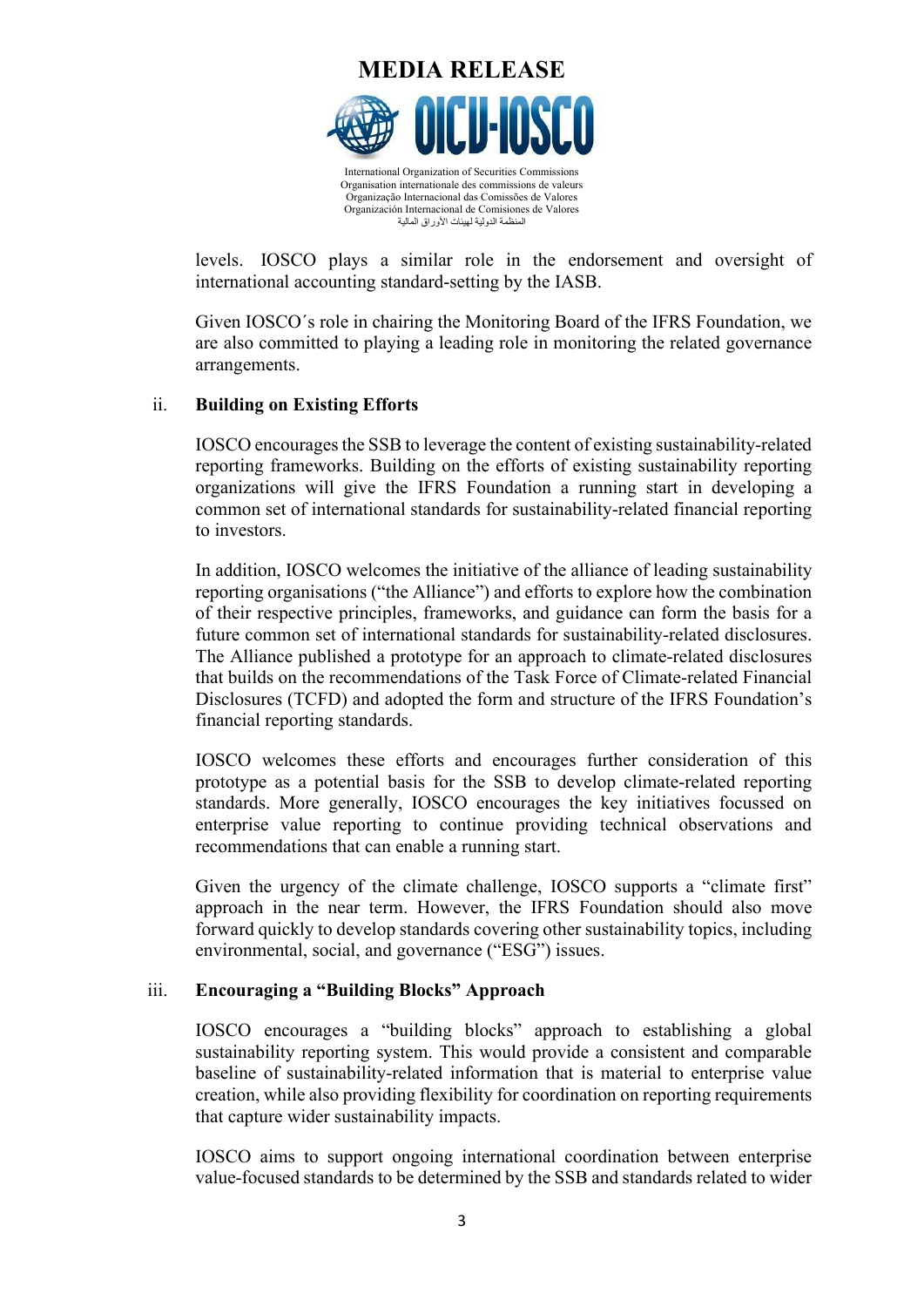

sustainability impacts, and to help encourage global consistency on wider sustainability disclosure requirements. To this end, IOSCO will work with the IFRS Foundation, the Alliance, and other relevant stakeholders to establish additional coordination mechanisms.

To facilitate such coordination, IOSCO is ready to explore the establishment of a multi-stakeholder expert consultative committee within the IFRS Foundation structure. Such a committee could help the SSB identify relevant sustainability topics that may be material to enterprise value creation, while also supporting mechanisms to coordinate investors' information needs on wider sustainability impacts, as well as facilitating, coordinating, and promoting consistency in complementary jurisdiction-specific reporting standards.

IOSCO believes that these initiatives will collectively help deliver high-quality international disclosure standards that provide the content that capital markets need, within a transparent standard-setting architecture and a robust and inclusive governance structure.

Ashley Alder, IOSCO Chair and Chief Executive Officer of the Securities and Futures Commission (SFC) of Hong Kong, said: "*There is an urgent demand to improve sustainability reporting in a way that meets market needs. I believe that IOSCO is in a unique position to underpin market acceptance of high-quality sustainability disclosure standards by endorsing the system architecture for sustainability standard setting under the IFRS Foundation – just as we did 20 years ago when we endorsed IFRS financial reporting standards."*

Erik Thedéen, Chair of the IOSCO Sustainable Finance Task Force and Director General of Finansinspektionen of Sweden, said: *"IOSCO proposes a pragmatic approach supporting 'climate first', though with a clear path to covering the breadth of sustainability topics, and to drive international consistency on core enterprise value-related information while establishing a mechanism that supports interoperability with jurisdiction-specific requirements."*

# **NOTES TO THE EDITORS**

# **About IOSCO**

- 1. IOSCO is the leading international policy forum for securities regulators and is recognized as the global standard setter for securities regulation. The organization's membership regulates more than 95% of the world's securities markets in some 130 jurisdictions and it continues to expand.
- 2. The IOSCO Board is the governing and standard-setting body of the International Organization of Securities Commissions and is made up of 34 securities regulators. Mr. Ashley Alder, the Chief Executive Officer of the Securities and Futures Commission of Hong Kong, is the Chair of the IOSCO Board. The members of the IOSCO Board are the securities regulatory authorities of Argentina, Australia, Bahamas, Belgium, Brazil, China, Egypt, France, Germany, Hong Kong, India, Ireland, Italy, Japan, Korea, Malaysia,